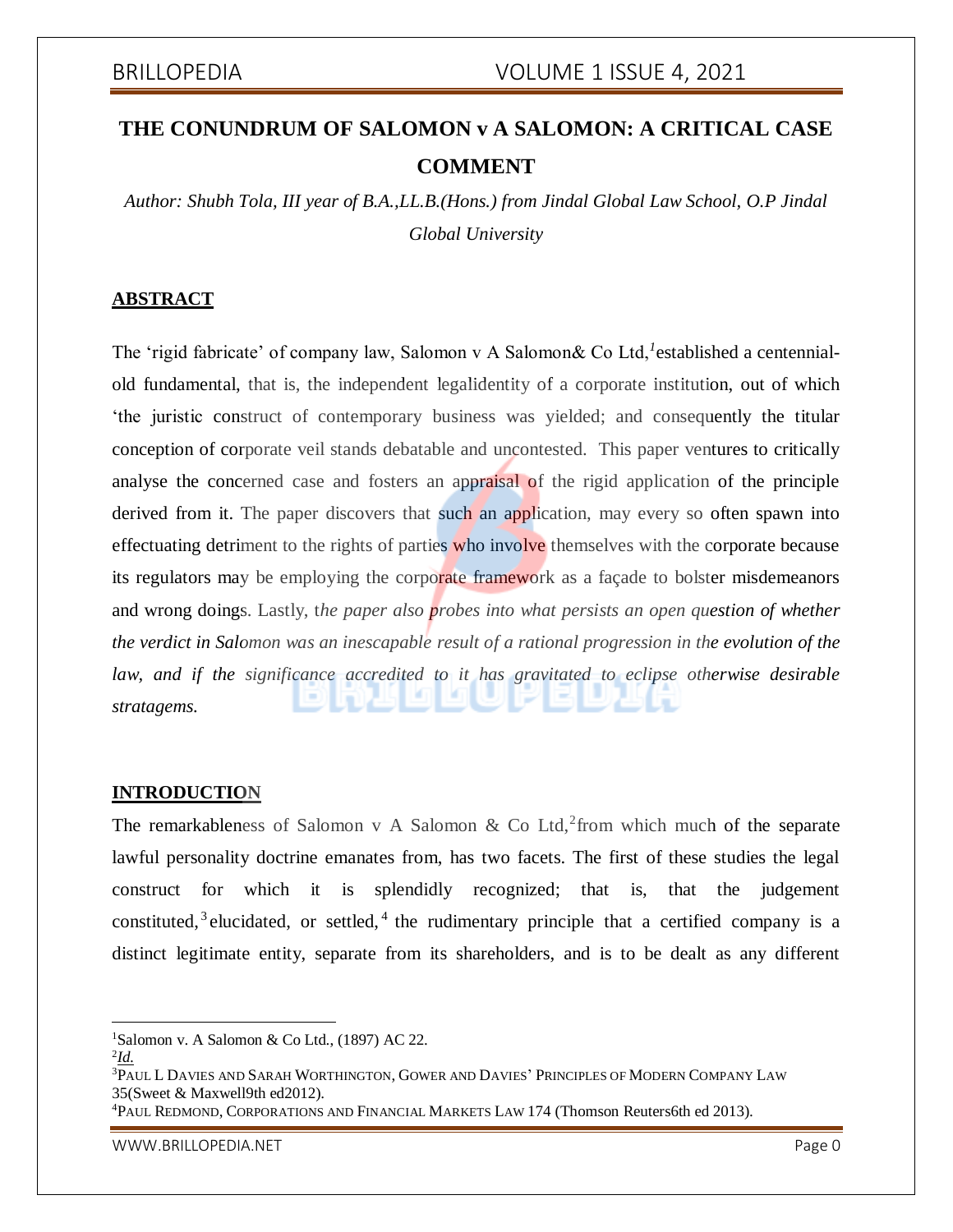autonomous person possessing its own rights and liabilities.<sup>5</sup>The second vitalfacet of Salomon is observed in its importance in the progression of company law. The judgement is extensively reckoned as a, if not the, landmark verdict in the advancementof corporate legislation and an inception of modern company law. Contrastingly, it has also been sketched as 'calamitous', <sup>6</sup> as 'a gloomy ending for the peak liberalism of Victorian England', and as having been more lately 'uncrowned from the locus of the most paramount case in company law'.<sup>8</sup>The dominance of the 'separate legal entity' theory in its own entitlement is comprehensible enough, but the fact that the case eventually conjectured its imposing stature as a landmark case has made it onerous, and often, effectively impossible, to challenge its laid principle.

### **SALMON: A LANDMARK CASE?**

The facts of the case are widely familiar with and need only be conciselyexpounded. <sup>9</sup>Salomon lead a boot manufacturing commerce as an exclusive trader. He established a company which was incorporated in accordance with the 1862 Act. The declared shareholders were Salomon, his wife and five children, each of whom, in the early stages, possessed one share, henceforthcomplying with the legislative requisite that a company must have at least a total of seven shareholders. Salomon and his two eldest sons were the pronounced directors. Thereafter, the freshly incorporated company acquired Salomon's business, and the purchase denomination was inclusive of the shares, a debenture, cash and the ejection of the debts of the concerned business. Post the purchase price was reimbursed by the company to Salomon, the process of issuance of shares occurred. Salomon held 20,001 shares and the rest of the 6 shares were owned by the other family members. Unfortunately, the company eventuated into insolvency soon after and consequently declared itself into liquidation. The prime issue that had to be tackled with by the court was whether Salomon could asserthimself as a secured creditor, much before the unsecured creditors, on account of the debenture procured by a floating charge that he possessed as a portion of the purchase cost of the sale of his business to the company. The liquidator, however on the other endin the interests of the unsecured creditors,claimed that Salomon's

 $\overline{\phantom{a}}$ 

 $5$ Salomon v. A Salomon & Co Ltd., (1897) AC 22.

<sup>6</sup>O Kahn-Freund, *Some Reflections on Company Law Reform,* 7 MODERN LAW REVIEW 54, 54 (1944).

<sup>7</sup>Rob McQueen, *Life Without Salomon,* 27 FEDERAL LAW REVIEW 181, 201 (1999).

<sup>8</sup>Clive M Schmitthoff, *Salomon in the Shadow*, JOURNAL OF BUSINESS LAW 305, 312 (1976).

<sup>9</sup>L S Sealy, *Modern Insolvency Laws and Mr Salomon*, 16 COMPANY AND SECURITIES LAW JOURNAL 176 (1998).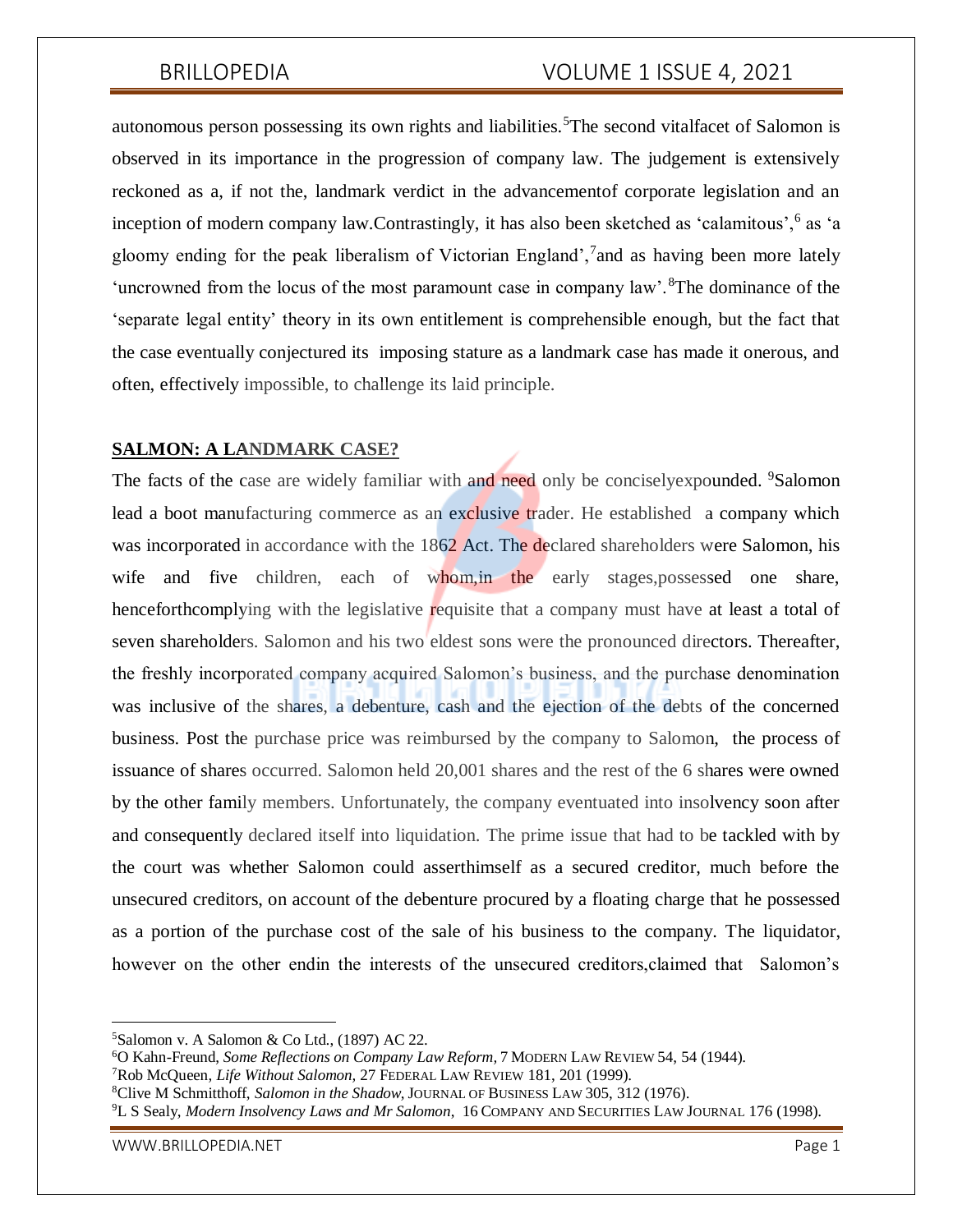assertion under the debenture was false and sued Salomon individuallyso as to recuperate funds to remunerate the unsecured creditors.

### A) Case Analysis and Interpretation

Vaughan Williams J, one of the Court of Appeal judges, proclaimed the shareholders other than Salomon as 'slender nominees of Salomon'. He was of a belief that no 'real' interest in the company was ever allotted to them or deliberated to be predisposed to them in the forthcoming.<sup>10</sup> Hence, he deemed the company as a 'mere fraud'. The business belonged to Salomon and he opted to appoint the company as his agent. Hence, from the said perspective the creditors of the company could have sued Salomon on the grounds that he was liable as a principal, or as an alternative, he was obligated to compensate the company as his agent. <sup>11</sup>The Court of Appeal furtheradvanced that inspite of the fact that there existed seven subscribers, in adherence with the legal necessities, six of them were mere relatives who were declared members exclusively with the intent of validating the seventh, Salomon himself, to conduct the business with limited liability. It was extrapolated that the seven members were not affiliated for a legitimatecause, but to accomplish an outcome not authorised or intended by the Act, and viewed the company as as an instrument to defraud and deceive creditors. However, the conclusionpostulated by the House of Lords,<sup>12</sup>on appeal, overturned the former decisions, andsubsequentlyexhibited a substantial switch in the attitude towards the case. The House of Lords judges<sup>13</sup> did not straightforwardly assessed the business morality of the parties or the purported intention behind the Act but restricted themselves to decoding the terms in the Act, opting for more of a literal approach in its statutory interpretation to evaluate whether the essentials of the Act were satisfied. Itadjudged that the prerequisites of incorporation had been met, and regardless of the fact that there existed only seven subscribers, they were a corporate institution 'competent forthwith' of utilizing the powers of an incorporated company. <sup>14</sup>

### B) What can be deduced?

 $\overline{\phantom{a}}$ 

<sup>13</sup>LORD COOKE OF THORNDON, TURNING POINTS OF THE COMMON LAW 8 (Sweet & Maxwell1997).

 $10$ Salomon v. A Salomon & Co Ltd., (1897) AC 22.

<sup>11</sup>*Id.*

 $12$ Salomon v. A Salomon & Co Ltd., (1897) AC 22.

<sup>14</sup>Salomon v. A Salomon & Co Ltd., (1897) AC 22.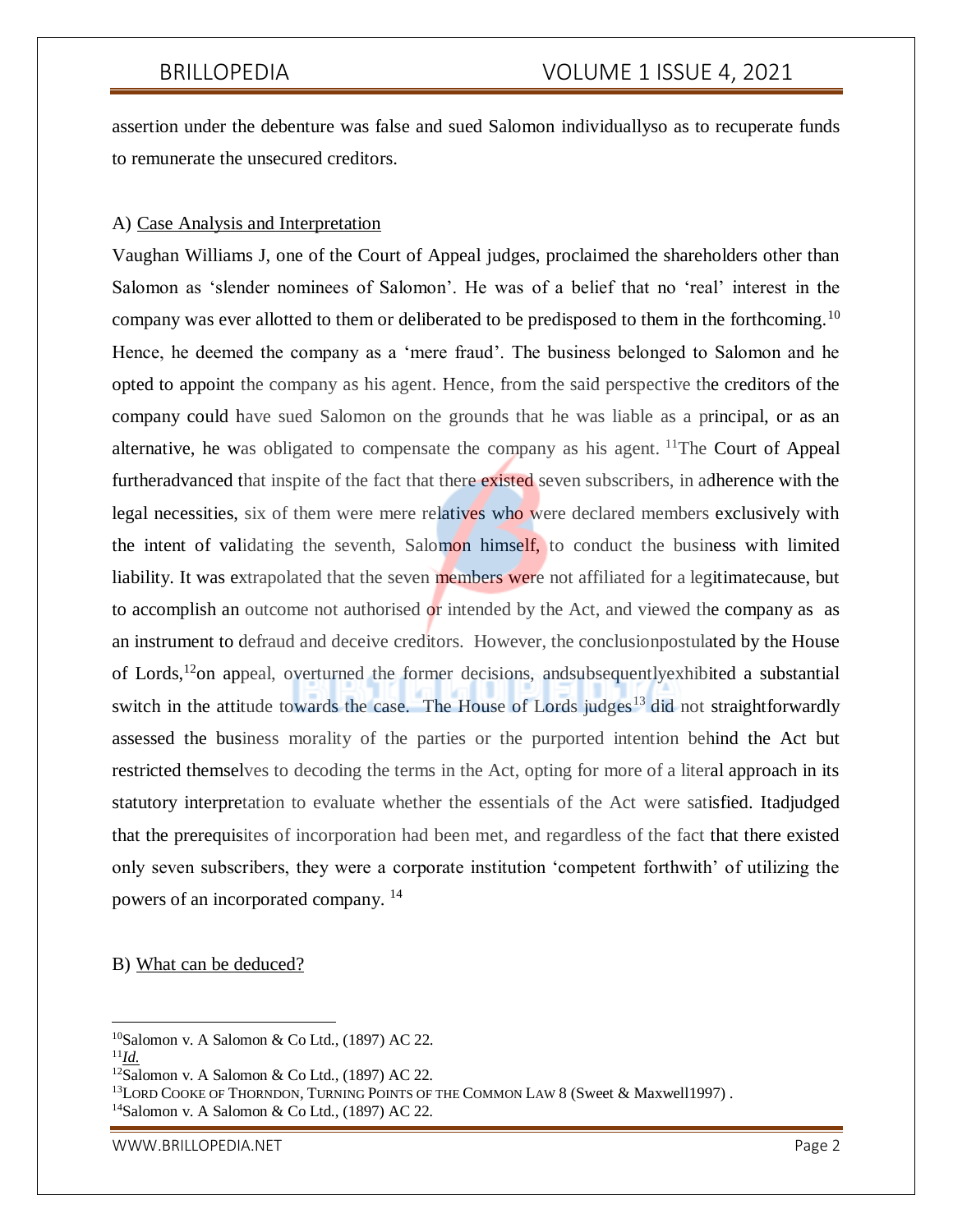The striking distinction in the viewpointsopted by both the courts firmly suggests that the stance taken by the House of Lords was not inescapable and inevitable. The literal approach opted by the House of Lords could very much be viewed as excessively legalistic and strict while disregarding the commercial aspect to it, with the implication of empowering a proprietor to employ a 'legal fiction' to deceive, or at the minimum vanquish, the lawfulcontentions of unsecured creditors. <sup>15</sup> However, the result of the verdict could also be viewed in lucrative and economic terms as fundamentally pragmatic. The Court of Appeal stance, while seemed to be rooting for a commercially realistic perspective with reference to the positioning of their creditors, might also have renderedsubstantial legal precariousness had it been permitted to stand. It would have demanded judges to determinefrom case to case whether incorporations were to be considered as legitimate, or dismissedas they were ' legal fictions' or fashioned to defraud creditors. Furthermore, courts would also have been conferred with the question of deciding in specific cases if or not shareholders were autonomous or mere 'dummies'.<sup>16</sup>

The crucial question is whether the mentioning of the term 'seven' or more 'associated persons' in the Actimplied that all seven individualsshall have the goal and intention to participate in a partnership or that they merely have to represent one true trader and six 'dummies'. <sup>17</sup>The founders of the company law legislation, in referring the term 'associated' implied a 'usual' common law partnership with unlimited personal liability. Therefore, it can be justly contended that the importance of the case was not infact its literal foundation of the legislation but the idea that the verdict warranted the one man company trading with limited liability. <sup>18</sup>

### **SALMON'S APPLICATION TO CORPORATE GROUPS AND TORT LIABILITIES**

Incorporated corporate groups were comparatively uncommon in the 1890s and so it was by no means definite at the period of time that what became notable as the principle in Salomon would be employed to company groups as they are comprehended today. Nonetheless, it was not coherent when a subsidiary could be seen to be functioning as an agent for a parent company that

WWW.BRILLOPEDIA.NET And the state of the state of the state of the state of the state of the state of the state of the state of the state of the state of the state of the state of the state of the state of the state of the

 $\overline{\phantom{a}}$ 

<sup>15</sup>Justice Paul Finn, *Opening Remarks*, 27 FEDERAL LAW REVIEW 173, 173 (1999).

<sup>&</sup>lt;sup>16</sup>MICHAEL J WHINCOP, AN ECONOMIC AND JURISPRUDENTIAL GENEALOGY OF CORPORATE LAW51-2 (Ashgate, 2001).

<sup>17</sup>Salomon v. A Salomon & Co Ltd., (1897) AC 22. 18*Id.*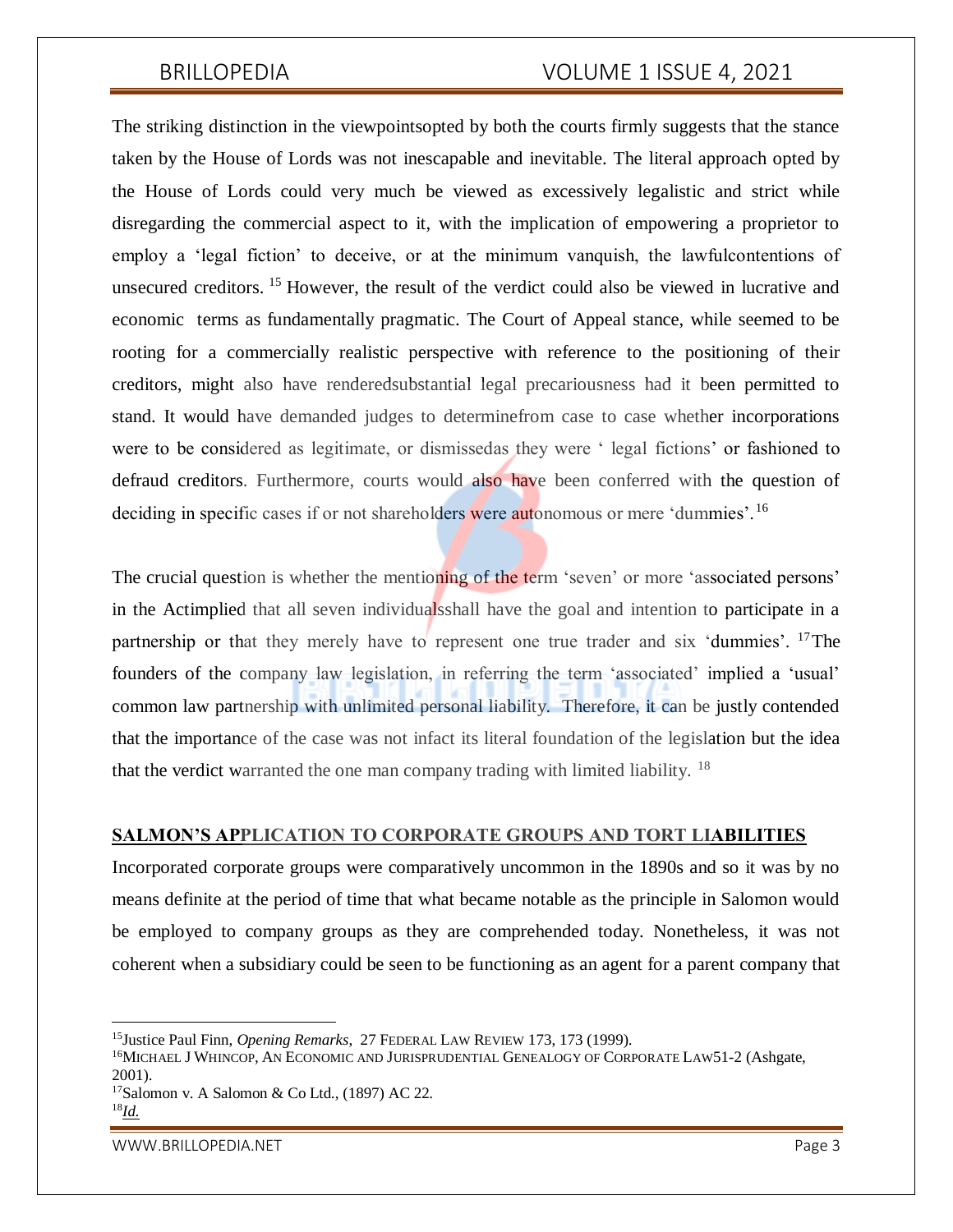exertedfull power over that subsidiary's business. <sup>19</sup>The inquiry of whether a subsidiary performs as an agent of its holding company or some other company in its unit has conferred trouble ever since. Sometimes, the courts seem more braced to construe an agency or trust relation and look past the corporate veil, but in other instances the Salomon principle has transpired to conduct as an 'unyielding rock' on which 'complex contentions' turns out to be 'shipwrecked'. <sup>20</sup> One of the primary mentions to Salomon in the discourse of a holding company and subsidiary relationship was in *The Gramophone and Typewriter Ltd v Stanley* case. <sup>21</sup>In the concerned case, Walton J enforced the rule in Salomon and announced that the German company is an existent person and a distinct personality from the English company, and henceforth the outcome of the judgement, when seen through the lens of Salomon v Salomon, is that the German company is not a mere alias, or an agent for the English company, even though its shares belonged to the English company. <sup>22</sup> In Salomon itself, Lord Halsbury LC kept the prospect of a company to perform as an agent for a shareholder' much open.  $23$  The consequence of employing a company to function as an agent of its holding company is to ascribe the functions, property or liabilities of that corporate institution to those who govern it. However, it does not necessitate the courts to pierce the corporate veil in the spirit of dismissing the separate legal personality of the company. <sup>24</sup>

Since the 1970s, the route opted by the English courts has viewed the Salomon rule as sacrosanct and so cardinal to the composition and construct of company law that to deviate from it would becloud the rudimentary differentiation between a company and its shareholders, and consequently effectuate substantial legal and commercial precariousness. Lord Sumption in Prest postulated that the corporate veil might only be pierced 'when an individual is under a persisting lawful duty or liability or susceptible to an existent legal limitation which he intentionally dodges or whose application he purposely thwarts by interjecting a company under his power'. <sup>25</sup>The restricted areas where the courts will pierce the corporate veil do not emerge to expand to cases wherein a holding company isolates the plausible or expected future tort liabilities of a group

 $\overline{\phantom{a}}$ 

<sup>&</sup>lt;sup>19</sup>Apthorpe v. Peter Schoenhofen Brewing Co Ltd., (1899) 4 TC 41.

<sup>20</sup>Lord Templeman, *Company Law Lecture — Forty Years On*, 11 COMPANY LAWYER 10, 10 (1990).

<sup>&</sup>lt;sup>21</sup>The Gramophone and Typewriter Ltd v. Stanley,  $(1908)$  2 KB 89.

<sup>22</sup>*Id.*

 $23$ Salomon v. A Salomon & Co Ltd., (1897) AC 22.

<sup>24</sup>Prest v. Petrodel Resources Ltd., (2013) 2 AC 415.

<sup>25</sup>Prest v. Petrodel Resources Ltd., (2013) 2 AC 415.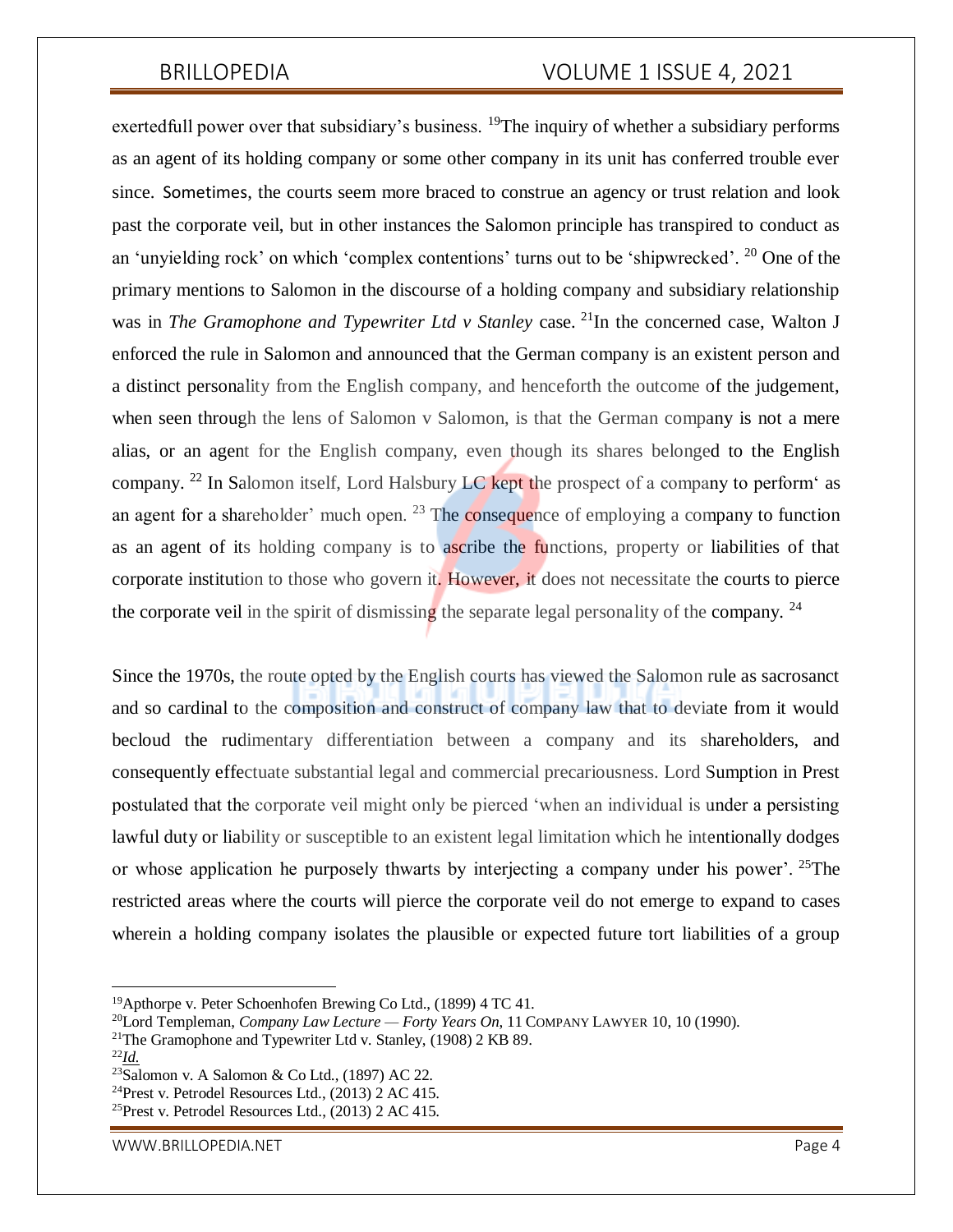within a subsidiary since it might be challenging to exhibit there was an existing lawful duty or obligation or liability that was intentionally eluded by insinuating a superintended company.

The issue posed by the enforcement of the Salomon principle to corporate groups is specifically severe where the creditors in consideration are tort creditors, since significant public policy concerns then elevate regarding who should sustain the losses generating from negligent or perilous behaviour. <sup>26</sup> This turns out to be a dangerous factor in situations wherein the subsidiary that ends up becoming the 'runt of the litter', owing to an intended scheme of the holding company, has been deployed so as to conduct a specifically risky pursuit, or to assume liabilities cropping up from such pursuits. In conducting out this scheme, the holding company foresees that, should considerable liabilities increase in the future from the operation of such hazardous pursuits, the remaining companies in the group will be shielded from liability on the grounds that come under' separate legal entities'. Tort creditors are known as the 'involuntary creditors' since they' lack choice in the option of the tort feasor' and are incapable to pragmatically be anticipated to make themselves conscious of a corporate group framework and analyze which companies making part of the group will possess funds to satisfy their assertions in the instance of insolvency. <sup>27</sup>Tort victims are, by and large incapable, to foretell the probability or nature of the damage or harm they endure, and so are impotent to safeguard themselves by resources of insurance or relieve the loss they have undergone in some other way.

The exercise of the Salomon rule onto the corporate groups is particularly questionable since holding companies have the liberty to set up subsidiaries and determine the size and funding of the diverse juristic entities in the group, and to sketch the boundaries between them.  $28$  Past advancements in tort law have witnessed several cases where the duty of care has been outstretched to inflict liability on holding companies for damages spawned to employees of their subsidiaries. <sup>29</sup> Tort law has acted better in terms of responsiveness, particularly to the social and economical conflicts elevated in mass tort cases, by empowering tort victims to detour 'Salomon' to seize a parent company accountable in situations where the parent company itself

 $\overline{a}$ 

<sup>&</sup>lt;sup>26</sup>Briggs v. James Hardie & Co Pty Ltd., (1989) 16 NSWLR 549.

<sup>27</sup>*Id.*

<sup>28</sup>Lynn M LoPucki, *The Death of Liability*, 106 YALE LAW JOURNAL 1 (1996). 29CSR Ltd v. Wren, (1997) 44 NSWLR 463.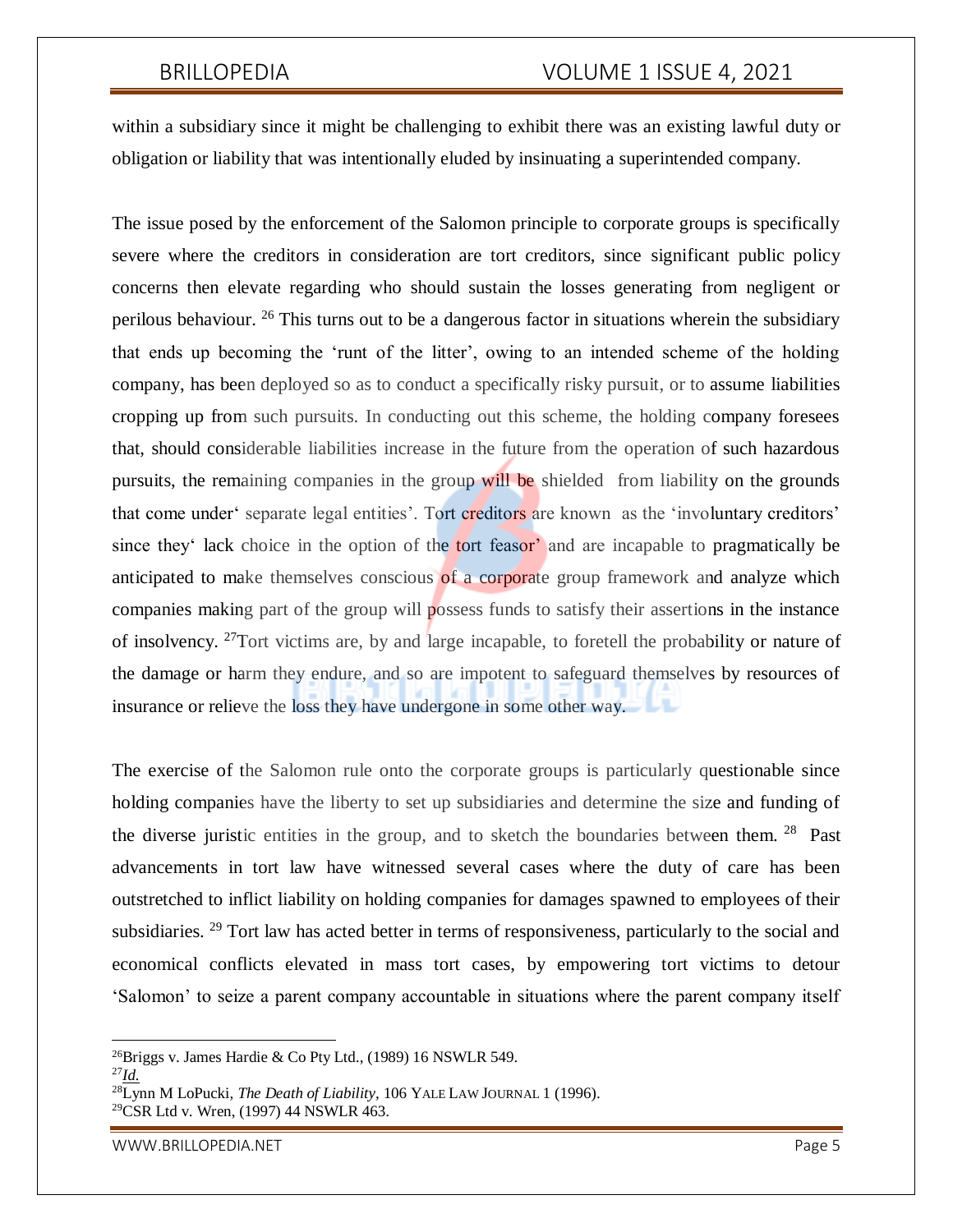was under an obligation to render a duty of care to employees of a loss-making, bankrupt or delisted subsidiary.

In the case of *CSR Ltd v Wren and CSR Ltd v Young*,  $30$  the enforcement of tort principles rendered the plaintiff with an instrument of recovery against the holding company. The judges in the concerned case remarked upon the inter-linkage of tort law and corporate law, further extrapolating that the infliction of a duty of care did 'not do any violence' to the rule laid down by Salomon. This argument is accurate in the sense that the corporate veil was not straightaway pierced, but the principle in Salomon was efficaciously eluded by the enforcement of a 'duty of care' in order to effectuate a correspondent outcome as would have transpired had the corporate veil been pierced.

### **THE CURRENT POSITION**

The present stance is declared by the case of *Adams v Cape Industries Plc*,<sup>31</sup> wherein the Court of Appeal discovered no lawful contravention and repudiated to lift the veil on a strict application of the Salomon rule. SLADE LJ held "*we do not accept that the court is entitled to*  lift the corporate veil merely because the corporate structure has been used so as to ensure that *the legal liability in respect of particular future activities of the group will fall on another member of the group. Whether or not this is desirable, the right to use a corporate structure in this way is inherent in our corporate law*".<sup>32</sup> The same legal stance has been extrapolated in cases such as *Connelly v RTZ Corp Plc*, <sup>33</sup> *Ord v Belhaven Pubs Ltd*, <sup>34</sup> or *Lubbe v Cape Industries Plc*.<sup>35</sup>The *Adams v Cape Industries plc* case altered the attitude of the courts on the subject-matter of lifting the veil only to further construct a dominant interest or an economic unit. Prior to *Adams v Cape Industries*, several cases such as *Holdsworth & Co v Caddies<sup>36</sup>* or *DHN Food Distributors Ltd v Tower Hamlets LBC<sup>37</sup>* indicated that an economic

 $\overline{\phantom{a}}$ <sup>30</sup>*Id.*

<sup>32</sup>*Id.*

WWW.BRILLOPEDIA.NET And the state of the state of the state of the state of the state of the state of the state of the state of the state of the state of the state of the state of the state of the state of the state of the

 $31\overline{\text{Adams}}$  v. Cape Industries Plc., (1990) Ch 433.

<sup>&</sup>lt;sup>33</sup>Connelly v. RTZ Corporation Plc., (1997) UKHL 30.

<sup>34</sup>Ord v. Belhaven Pubs Ltd., (1998) 2 BCLC 447.

 $35$ Lubbe v. Cape Plc., (2000) UKHL 41.

<sup>36</sup>Harold Holdsworth & Co (Wakefield) Ltd. v. Caddies, (1955) 1 WLR 352.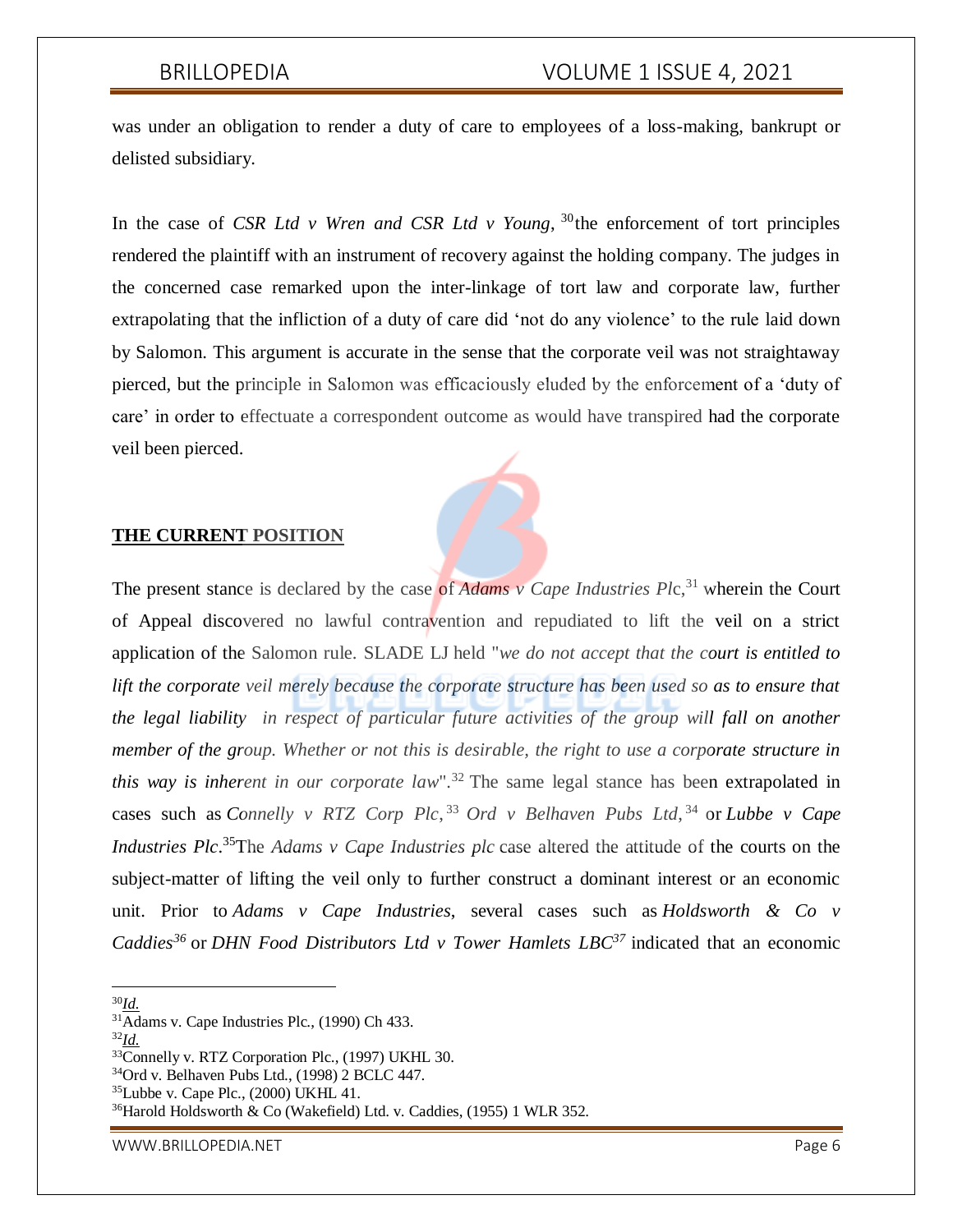unit could be founded where the holding company exercised a considerable level of power over the dealings of the subsidiary company, to the degree that the holding company commanded the corporate plan of action of its subsidiary. However, with the case *Adams v Cape Industries to the limelight*, a company's power to dictate the whole policy framework of some other company is unlikely, of itself, to be adequate to uphold the lifting of the corporate veil. To oust the corporate veil of the subsidiary, the discovery of a *façade* is requisite with regards to the incorporation of the subsidiary company. It can be evidently deduced that the court herein modified their legal standing only to reassert the Salomon principle even more than before.

### **CONCLUSION**

Since the time *Salomon v. A Salomon & Co. Ltd.* settled, several exceptional conditions have been discovered, both by the judiciary and the legislature, but the underlying hypothesis of the judgment *stands* intact even today. The courts have refused to "infringe the divine canon of limited liability". This paper attempts to assert that the Salomon case has been ascribed an overemphasized and unsubstantiated significance. It can be fairly postulated that the verdict in Salomon furthered no momentous modification in the path of the law, since the idea of a company having a lawful personality distinct from its shareholders had already been mostly established in a legal and economic sense much before the case was finally declared. Viewed from this perspective, the outstanding value that has been affiliated to Salomon was by no means predestined. Corporate groups were merely known by the end of the 19th century and henceforth didn't fall within the ambit of inspection of the Law Lords who postulated the judgement in Salomon. However, with the enforcement of the Salomon rule, and the power of corporate groups to bound the liability to involuntary tort creditors, comes in significant social and economic issues concerning the disapproval of extravagant risk-taking, and the externalisation of risk by corporate groups that continue to gain from hazardous pursuits while deflecting liabilities when such a pursuit causes damage. These complicated issues could be dealt with in more adequate manner if the courts were more equipped to see behind or dismiss set ups which were fashioned to protect group assets from the contentions of tort creditors. In this regard, tort law

WWW.BRILLOPEDIA.NET And the state of the state of the state of the state of the state of the state of the state of the state of the state of the state of the state of the state of the state of the state of the state of the

 $\overline{a}$ 

<sup>37</sup> DHN Food Distributors Ltd v.Tower Hamlets London Borough Council,(1976) 1 WLR 852.